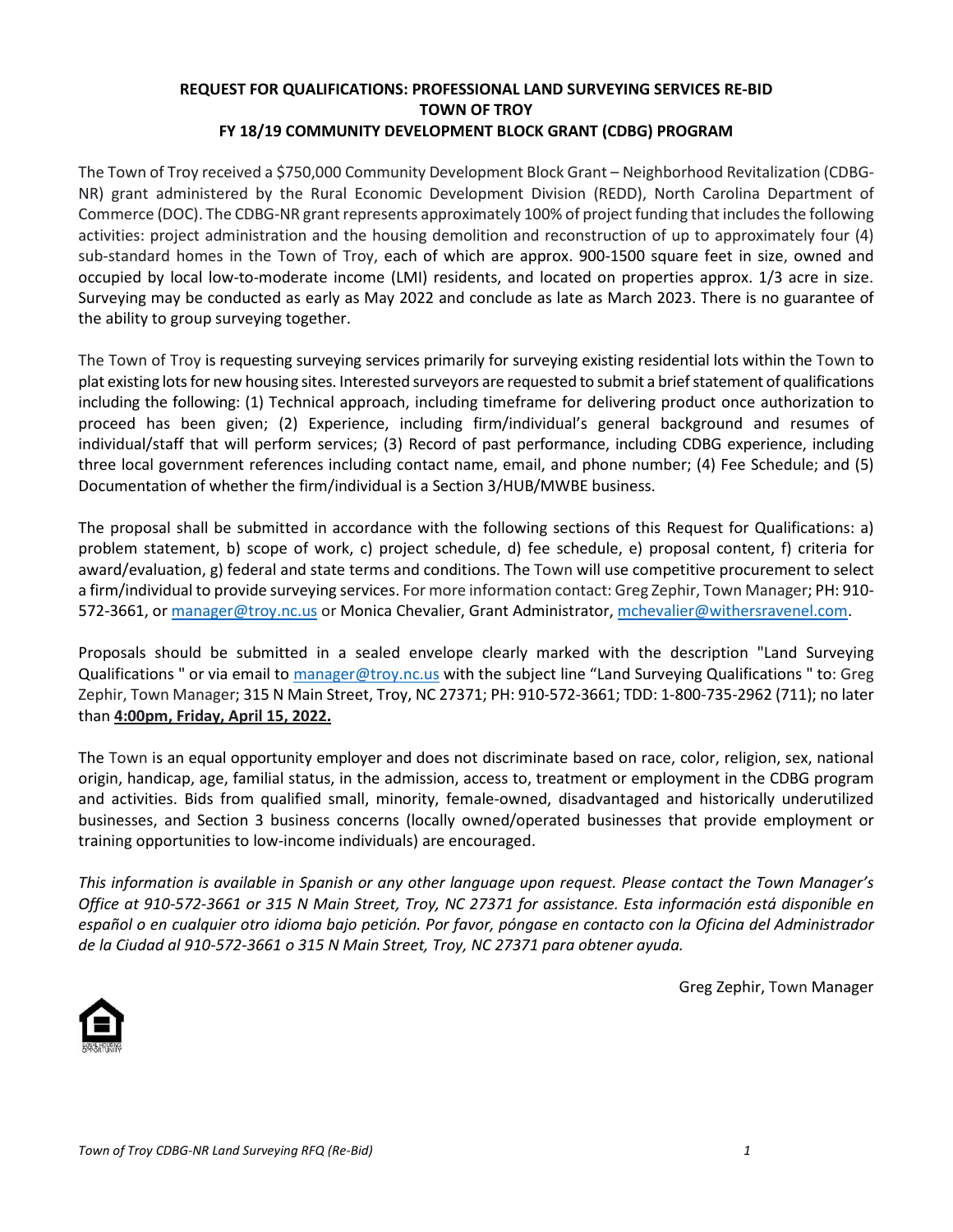# **A. PROBLEM STATEMENT**

The Town of Troy received a \$750,000 Community Development Block Grant – Neighborhood Revitalization (CDBG-NR) grant administered by the Rural Economic Development Division (REDD), North Carolina Department of Commerce (DOC). The CDBG-NR grant represents approximately 100% of project funding that includes the following activities: project administration and the housing demolition and reconstruction of up to approximately four (4) sub-standard homes in the Town of Troy, each of which are approx. 900-1500 square feet in size, owned and occupied by local low-to-moderate income (LMI) residents, and located on properties approx. 1/3 acre in size. Surveying may be conducted as early as May 2022 and conclude as late as March 2023. There is no guarantee of the ability to group surveying together.

# **B. SCOPE OF WORK**

The Town is soliciting proposals from qualified professional land surveyors to provide complete professional land surveying of the CDBG Program. The Professional Land Surveyor shall provide boundary survey for approximately four (4) existing residential parcels located within the Town of Troy, as well as foundation surveys to plat the new houses to be constructed on these lots.

- 1. The Surveyors shall work with the Town, designated officials or their representatives, and a staff of procured attorneys to provide boundary surveys and written legal descriptions of the properties to be acquired.
- 2. It is the preference of the Town that the selected individual(s) or firms(s) have local knowledge of any legal ownership or title issues in the project area.
- 3. All survey information must be provided in both written and digital form (latest CAD or equivalent).
- 4. The individuals or firms selected shall assist the Town by providing written legal descriptions and boundary surveys for these residential properties in the Town.

# **C. PROFESSIONAL LAND SURVEYOR SELECTION PROCEDURES/PROJECT SCHEDULE**

**Proposals must be received by 4:00pm, Friday, April 15, 2022.** Proposals may be hand-delivered, emailed, or mailed. If you choose to submit by email, be sure you send in time for receipt by deadline.

**Submit proposalsto:** Town of Troy, Attn: Greg Zephir, Town Manager; 315 N Main Street, Troy, NC 27371; PH: 910 572-3661; TDD: 1-800-735-2962 (711) or by email at [manager@troy.nc.us](mailto:manager@troy.nc.us) with subject line "Land Surveying Qualifications".

Proposals will be reviewed by a selection committee. After considering factors outlined in Section F, the firm will be selected, subject to negotiation of fair and reasonable compensation. The Professional Land Surveyor will be notified of the Town's selection. Contracts are contingent upon release of funds from REDD. The project is expected to commence immediately upon approval of the Professional Land Surveyor by the governing body.

Timeliness of Services: Work must be substantially complete and delivered to the Town within two (2) weeks of receipt of notice to proceed (it is possible that not all work will be authorized at the same time).

# **D. FEE SCHEDULE**

For purposes of proposal evaluation and in accordance with G.S. 143-64.31, the Professional Land Surveyor is requested to submit an **hourly fee schedule** for all personnel to be involved in the project. The hourly rates should include fringe benefits, indirect costs, and profit. The Professional Land Surveyor's charge for reimbursable expenses should also be provided. The Professional Land Surveyor's hourly fee schedule should be applicable to all work. The fee schedule will not be the sole criteria for selection of the Professional Land Surveyor. (See Section F.)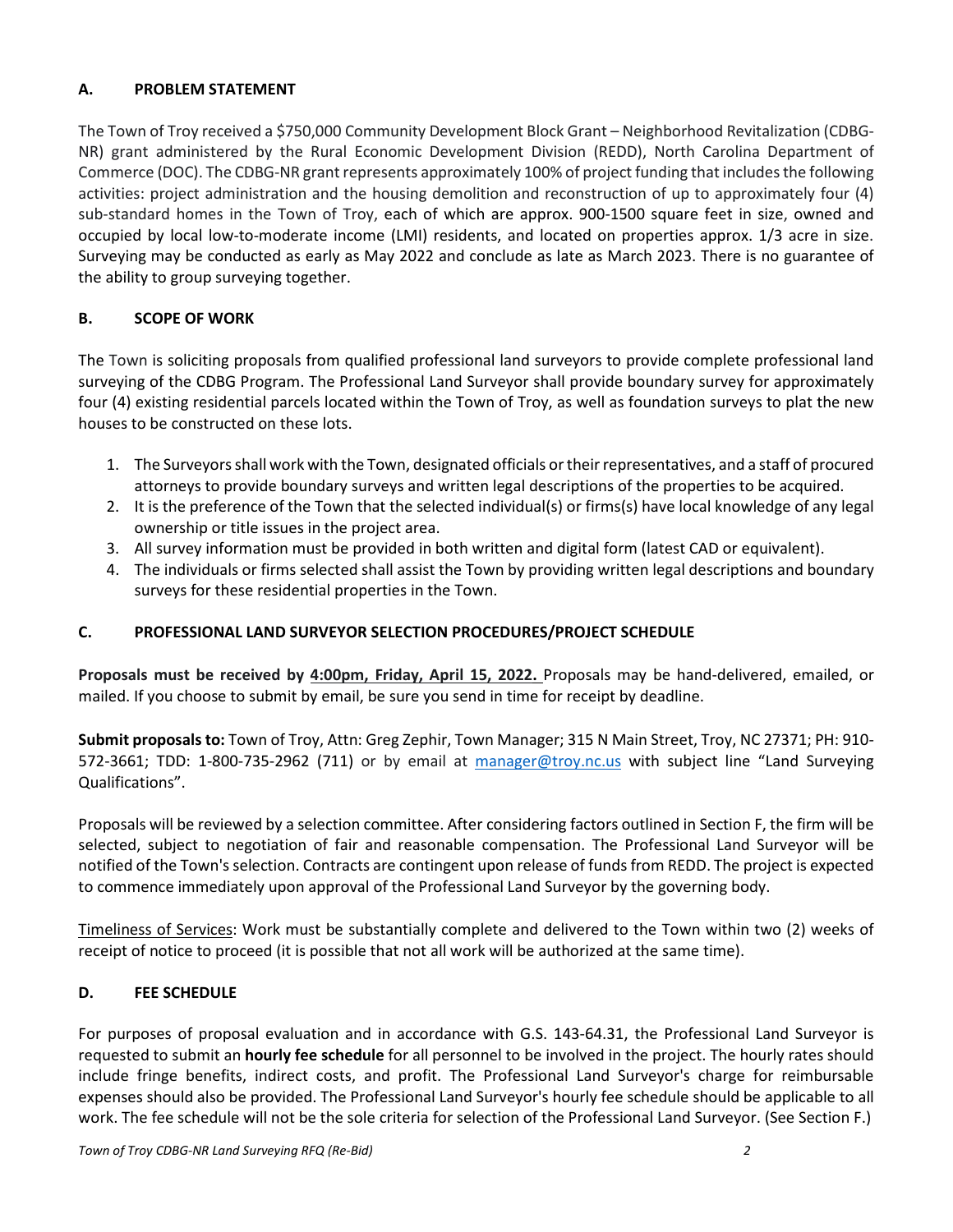- Indicate hourly rate fee schedule pertaining to property boundary survey, foundation survey, and any miscellaneous surveying services such as drafting, revisions, elevation certification, etc.
- Indicate if additional costs such as telephone, printing, postage, etc., are billed separately or are included in the hourly rates.

#### **E. PROPOSAL CONTENT**

The Professional Land Surveyor's proposal must contain the following:

- 1. **Technical Approach.** Describe the approach to be taken in addressing the proposed scope of work. This description is to include delineation of specific tasks to be undertaken in each project activity. Include a timeframe for delivering product once authorization to proceed has been given. Describe the management plan to be used, staffing configurations, and the like. This is to include a project schedule showing start and completion dates for all major tasks.
- 2. **Experience.** Include firm/individual's general background. Include a brief resume of the individuals/staff involved in the project will be required. Include any previous CDBG experience. Describe current work activities, capability of carrying out all aspects of CDBG related activities, and anticipated availability during the term of the project. Describe how the firm will address local needs. Please state previous CDBG program experience and any work with the Town of Troy.
- 3. **Record of Past Performance.** Provide previous experience, including CDBG experience, with contact person and phone numbers for each referenced job. Include three local government references including contact name, email, and phone number. Document compliance with state and federal debarment / eligibility requirements.
- 4. **Fee Schedule.** See Section D
- 5. **Section 3 and/or MWBE firm**. Include certifications if a Section 3 and / or a MWBE/HUB firm. Being a MWBE or Section 3 firm does not guarantee a contract. The selected firm must meet all other qualifications.

# **F. FACTORS FOR AWARDS/EVALUATION CRITERIA**

The following factors will be used in evaluating Professional Land Surveyor's proposals and awarding of contract:

| $(10$ points)                                                                                                                                                                  |
|--------------------------------------------------------------------------------------------------------------------------------------------------------------------------------|
| $(10$ points)                                                                                                                                                                  |
| $(10$ points)                                                                                                                                                                  |
| (5 points)                                                                                                                                                                     |
| (1 point)                                                                                                                                                                      |
| 1. Technical Approach/Understanding of Program.<br>2. Experience of Proposed Personnel.<br>3. Record of Past Performance.<br>4. Fee Schedule.<br>5. Section 3 and/or MWBE firm |

The Town reserves the right to waive informalities in any quote, to accept and/or reject any or all proposals in whole or in part with just cause, and to accept the proposal that will be in the best interest of the Town. The Town shall retain the Request for Qualifications (RFQ) and all related terms and conditions, addenda, exhibits and other attachments in original form in an archival copy. The Contractor shall provide all necessary facilities, materials, supplies, equipment, supervision, and personnel and other items and services to perform the work. All surveyors must have current certifications from institutions that are approved in accordance with current state and federal requirements. All individuals or firms must provide copies of state certification(s) with the proposal.